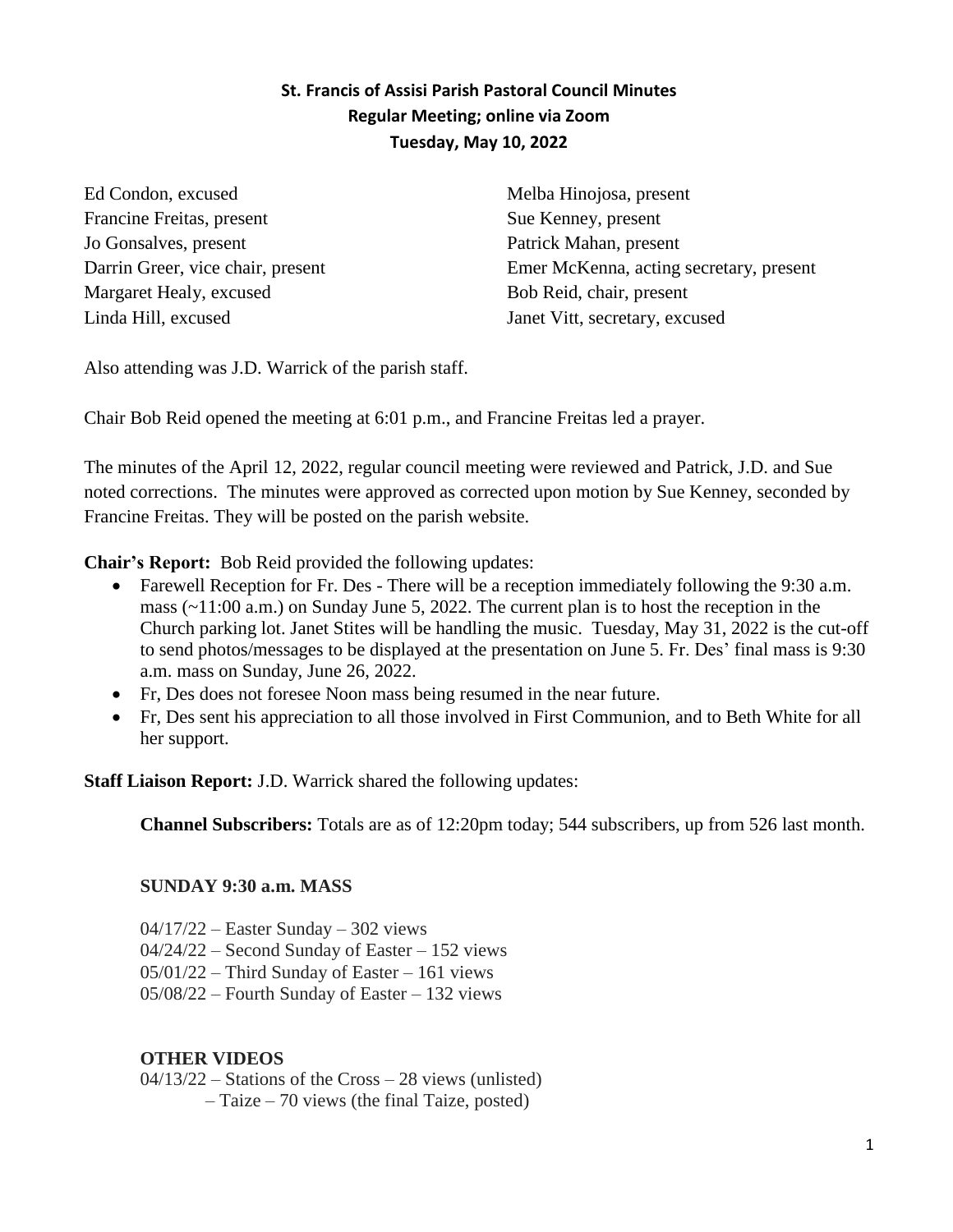$04/14/22$  – Holy Thursday – 181 views

- 04/15/22 Good Friday 12:10 136 views
	- Stations of the Cross 53 view (the final Stations, posted)
	- Good Friday 7:00pm 130 views
- $04/16/22$  Holy Saturday 201 views
- $04/23/22 -$ Baptism 37 views (unlisted)
- 04/30/22 First Communion 29 views (unlisted)
- 05/07/22 First Communion 30 views (unlisted)
- 05/09/22 Funeral 98 views (unlisted)

05/10/22 – Funeral – 9 views (unlisted, was at 10am this morning)

Unlisted means that the video is posted, but only people who have been given the URL can view it.

Francine asked J.D. if the streaming services would continue. J.D. said yes they would continue during Fr. Des' tenure, but he is unsure after that.

Melba informed J.D. that the link for the March minutes on the Parish website was not working. J.D. said that he will check and fix it.

**Membership/May Election:** Parish Council elections will be held May 28, 2022 and May 29, 2022 after all masses. There was discussion about extending the elections by one week due to low application numbers; only one application had been received to date and there are five open seats up for election. There was consensus that the election date should remain as May 28/29 for now, and if applications remained low we could revisit the date. Bob asked that all PC members encourage parishioners to apply. Melba mentioned that she knew of some potential candidates that are currently discerning about applying. Paper applications should be postmarked by May 14, 2022, and online applications must be emailed to [ParishCouncil@stfrancisparish.com](mailto:ParishCouncil@stfrancisparish.com) by 12 PM on May 20, 2022.

Melba tried to fill the application, but noticed that it was an unfillable PDF and wondered if it could be modified to provide a Word version of the form instead? J.D. mentioned that the PDF process is the same as prior years and should work.

Francine asked if the photos/bios of the candidates would be in the bulletin. J.D. said no, and Bob added that the photos/bios would be available on the day of the election similar to prior election years.

Darrin reported that the logistics and staffing for the election weekend would be organized offline.

Francine asked if the only people that can be nominated for the officers are current sitting members. Darrin confirmed that was correct. Bob added that the bylaws explains that new officers get nominated in the June meeting, and the new Council takes effect in July. Election of the Officers will be at the conclusion of the June meeting.

**Lenten Food Drive:** Bob commended Melba on the wonderful and sincere Thank You message that was in the parish bulletin. The PC thanked Melba for her organization and for running such a successful food drive. Bob let Melba know that there was a bag of food in the Sacristy for collection. Melba said that she will check.